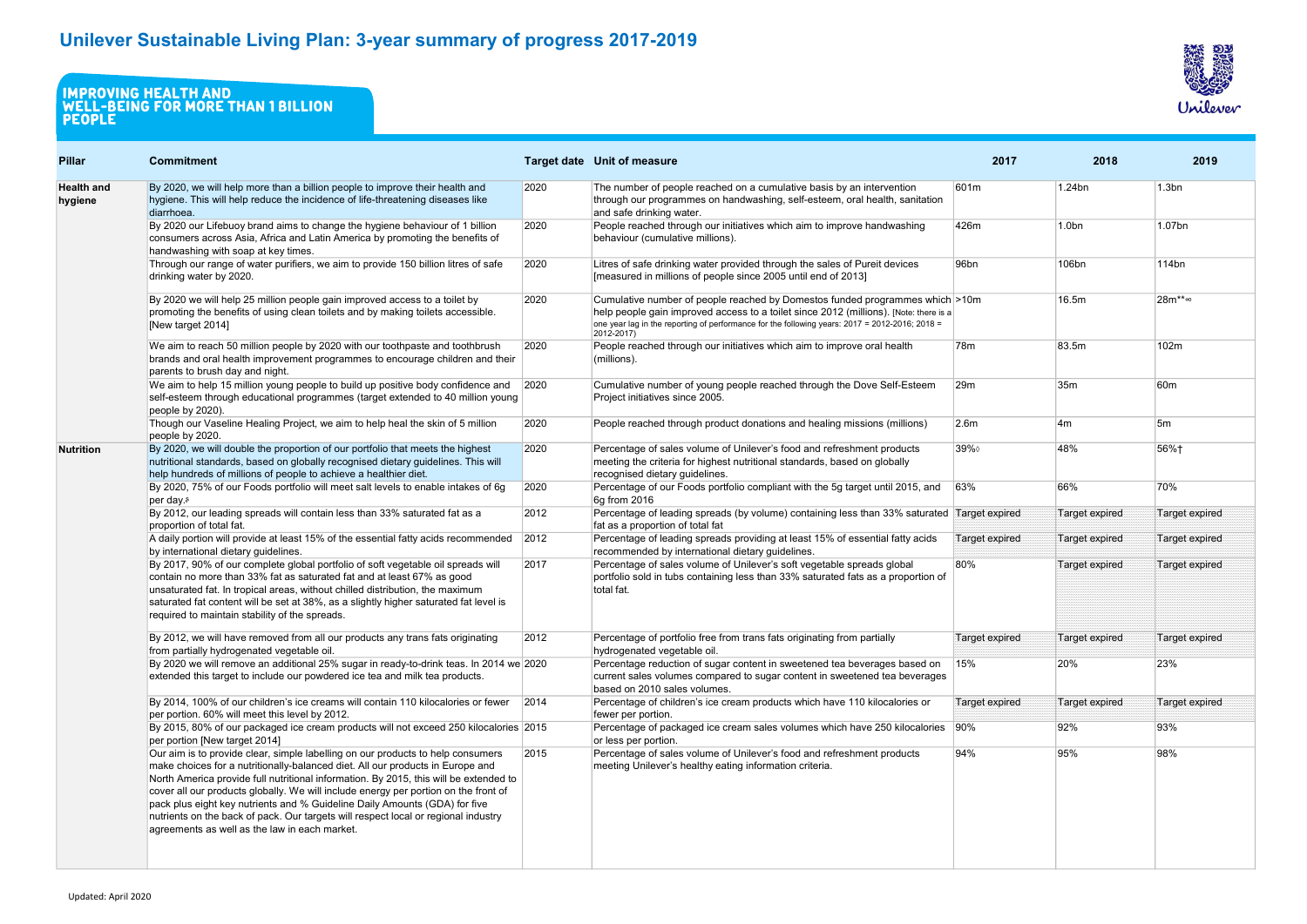| <b>Pillar</b>              | <b>Commitment</b>                                                                                                                                                                                                                                                                                                                      |      | <b>Target date Unit of measure</b>                                                                                                                                                                                                                                                                                                                               | 2017                                                                                                                                                          | 2018                                                                                                                                                     | 2019                                                                                                                                                                                           |
|----------------------------|----------------------------------------------------------------------------------------------------------------------------------------------------------------------------------------------------------------------------------------------------------------------------------------------------------------------------------------|------|------------------------------------------------------------------------------------------------------------------------------------------------------------------------------------------------------------------------------------------------------------------------------------------------------------------------------------------------------------------|---------------------------------------------------------------------------------------------------------------------------------------------------------------|----------------------------------------------------------------------------------------------------------------------------------------------------------|------------------------------------------------------------------------------------------------------------------------------------------------------------------------------------------------|
| <b>Greenhouse</b><br>gases | Halve the greenhouse gas impact of our products across the lifecycle by 2030.                                                                                                                                                                                                                                                          | 2030 | Percentage change in the greenhouse gas impact of our products across the<br>lifecycle per consumer use between the 2010 baseline and the current period.                                                                                                                                                                                                        | +9%◊                                                                                                                                                          | +6%                                                                                                                                                      | $+2%$ †                                                                                                                                                                                        |
|                            | By 2020 CO2 emissions from energy from our factories will be at or below 2008<br>levels despite significantly higher volumes.                                                                                                                                                                                                          | 2020 | • Percentage change in CO2 from energy use (market based) per tonne of<br>production in Q4-Q3 compared to 2008 (1 January 2008 to 31 December<br>$ 2008$ ).<br>• Change in the tonnes of CO2 from energy use (market based) in Q4-Q3<br>compared to 2008 (1 January 2008 to 31 December 2008).<br>• kg of CO2 emissions from energy use per tonne of production. | -47% (1,218,554<br>fewer tonnes of CO2<br>from energy in 2017<br>than in 2008).<br>76.77kg of CO2<br>emissions from<br>energy use per tonne<br>of production. | -52% (1,347,840<br>from energy in 2018<br>than in 2008)∆.<br>70.46kg of CO2<br>emissions from<br>energy use per<br>tonne of production.                  | -65% (1,816,384<br>fewer tonnes of CO2 fewer tonnes of CO2<br>from energy in 2019<br>than in 2008) <sup>†</sup> .<br>95.16g of CO2<br>emissions from<br>energy use per tonne<br>of production. |
|                            | We will become carbon positive in our manufacturing by 2030:                                                                                                                                                                                                                                                                           |      |                                                                                                                                                                                                                                                                                                                                                                  |                                                                                                                                                               |                                                                                                                                                          |                                                                                                                                                                                                |
|                            | • We will source 100% of our energy across our operations from renewable<br>sources by 2030. [2010-2014 renewable energy target: we will more than double<br>our use of renewable energy to 40% of our total energy requirement by 2020.<br>We recognise this only a first step towards a long-term goal of 100% renewable<br>energy.] | 2030 | Percentage of total energy use in our manufacturing operations was generated 33.60%<br>from renewable resources compared to 15.8% in 2008                                                                                                                                                                                                                        |                                                                                                                                                               | 36.70%                                                                                                                                                   | 45.80%                                                                                                                                                                                         |
|                            | . We will source all our electricity purchased from the grid from renewable<br>sources by 2020.                                                                                                                                                                                                                                        | 2020 | Percentage of grid electricity used in our manufacturing generated from<br>renewable resources.                                                                                                                                                                                                                                                                  | 65%                                                                                                                                                           | 67%                                                                                                                                                      | 85%                                                                                                                                                                                            |
|                            | • We will eliminate coal from our energy mix by 2020.                                                                                                                                                                                                                                                                                  | 2020 | Million GJ of the energy used in our manufacturing                                                                                                                                                                                                                                                                                                               | 1.1 <sub>m</sub>                                                                                                                                              | 1.0 <sub>m</sub>                                                                                                                                         | 0.8 <sub>m</sub>                                                                                                                                                                               |
|                            | • In order to achieve our target to be carbon positive by 2030, we intend to<br>directly support the generation of more renewable energy than we consume and<br>make the surplus available to the markets and communities in which we operate.                                                                                         | 2030 | In 2018 we continued to develop our methodology and will report on our target<br>progress in our 2019 Sustainable Living Report                                                                                                                                                                                                                                  | No data available                                                                                                                                             | No data available                                                                                                                                        | No data available                                                                                                                                                                              |
|                            | We will reformulate our products to reduce greenhouse gas emissions by 15% by 2012<br>2012.                                                                                                                                                                                                                                            |      | Percentage (by volume) of our laundry powders in our top 14 countries,<br>reducing associated emissions by 15%                                                                                                                                                                                                                                                   | <b>Target expired</b>                                                                                                                                         | Target expired                                                                                                                                           | <b>Target expired</b>                                                                                                                                                                          |
|                            | By 2020, CO <sub>2</sub> emissions from our global logistics network will be at or below 2010 2020<br>levels despite significantly higher volumes. This will represent a 40% improvement<br>in $CO2$ efficiency.                                                                                                                       |      | Percentage improvement in $CO2$ efficiency from transport in kg per tonne of<br>products sold (weight) in the current year, measured from 1 January to 31<br>December, compared to the 2010 baseline year.                                                                                                                                                       | 31%                                                                                                                                                           | 38%                                                                                                                                                      | 41%                                                                                                                                                                                            |
|                            | We will accelerate the roll-out of climate-friendly (hydrocarbon) refrigerators to 1.3 2015<br>million by 2015.                                                                                                                                                                                                                        |      | Ice cream freezer cabinets purchased using climate-friendly (hydrocarbon)<br>refrigerants (millions).                                                                                                                                                                                                                                                            | 2.6 <sub>m</sub>                                                                                                                                              | 2.9m                                                                                                                                                     | <b>Target expired</b>                                                                                                                                                                          |
|                            | By 2020 we will halve the energy (kWh) purchased per occupant for the offices in 2020<br>our top 21 countries versus 2010.                                                                                                                                                                                                             |      | Percentage reduction in energy (kWh) purchased per occupant in our non-<br>manufacturing sites.                                                                                                                                                                                                                                                                  | $ 30\%$                                                                                                                                                       | 34%                                                                                                                                                      | 38.9%                                                                                                                                                                                          |
|                            | By 2011 video conferencing facilities will be available in more than 30 countries for 2011<br>our employees.                                                                                                                                                                                                                           |      | Number of countries where video conferencing facilities are available.                                                                                                                                                                                                                                                                                           | Target expired                                                                                                                                                | Target expired                                                                                                                                           | <b>Target expired</b>                                                                                                                                                                          |
| <b>Water</b>               | Halve the water associated with the consumer use of our products by 2020.                                                                                                                                                                                                                                                              | 2020 | Percentage change in Unilever's water impact (water added to the products<br>and water associated with the consumer use of our products) per consumer<br>use between the period measured from 2010 baseline and the current period.                                                                                                                              | $-2\%$                                                                                                                                                        | $-2%$                                                                                                                                                    | $+1%$                                                                                                                                                                                          |
|                            | By 2020, water abstraction by our global factory network will be at or below 2008<br>levels, despite significantly higher volumes.                                                                                                                                                                                                     | 2020 | • Percentage reduction in water abstracted per tonne of production<br>change in the volume of water abstracted in Q4-Q3 compared to 2008.<br>• m3 of water abstracted per tonne of production                                                                                                                                                                    | • $m^3$ -39% (19.8 million<br>fewer m3 of water<br>abstracted in 2017<br>than in 2008) .<br>1.80m3 of water<br>abstracted per tonne<br>of production.         | -44% (22.5 million<br>fewer m3 of water<br>abstracted in 2018<br>than in 2008) $\Delta$ .<br>$1.67m3$ of water<br>abstracted per tonne<br>of production. | -47% (26.5 million<br>fewer m3 of water<br>abstracted in 2019<br>than in 2008) <sup>†</sup> .<br>1.67m3 of water<br>abstracted per tonne<br>of production.                                     |
|                            | Providing 50 million households in water-scarce countries with laundry products<br>that deliver excellent results but use less water by 2020                                                                                                                                                                                           | 2020 | Number of households in water-scarce countries provided with laundry<br>products that use less water (millions).                                                                                                                                                                                                                                                 | <b>Target expired</b>                                                                                                                                         | Target expired                                                                                                                                           | <b>Target expired</b>                                                                                                                                                                          |

## reducing our environmental impact by half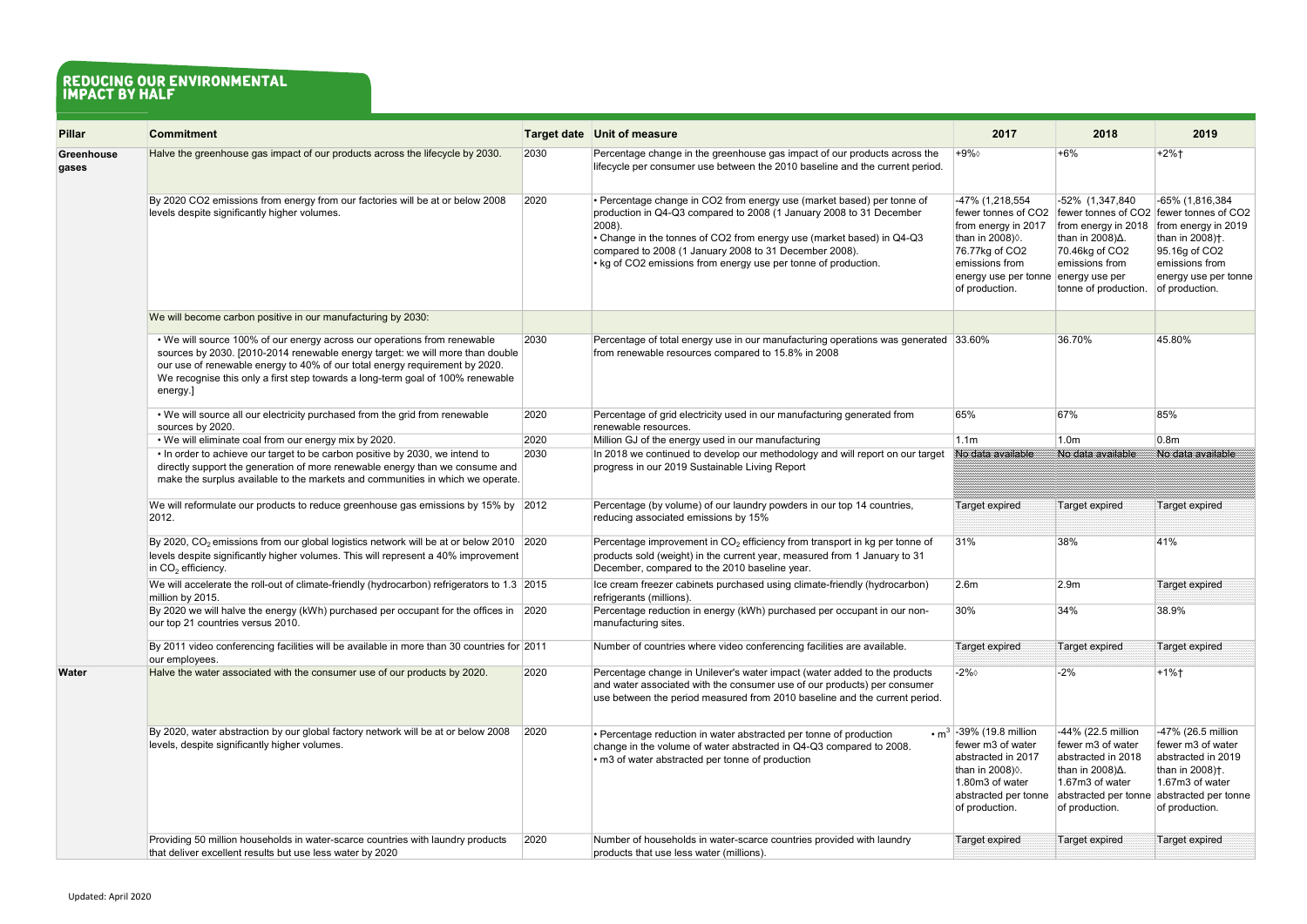| <b>Waste</b>                   | Halve the waste associated with the disposal of our products by 2020.                                                                                                                                                                                   | 2020 | Percentage change in Unilever's waste impact (packaging that is not recycled<br>or recovered, and leftover product) per consumer use between the period<br>measured from 2010 baseline and the current period.                                                                                                                                                                                                            | $-29%$                                                                                                                              | $-31%$                                                                                                                                                              | $-32%$                                                                                              |
|--------------------------------|---------------------------------------------------------------------------------------------------------------------------------------------------------------------------------------------------------------------------------------------------------|------|---------------------------------------------------------------------------------------------------------------------------------------------------------------------------------------------------------------------------------------------------------------------------------------------------------------------------------------------------------------------------------------------------------------------------|-------------------------------------------------------------------------------------------------------------------------------------|---------------------------------------------------------------------------------------------------------------------------------------------------------------------|-----------------------------------------------------------------------------------------------------|
|                                | By 2020 total waste sent for disposal will be at or below 2008 levels despite<br>significantly higher volumes                                                                                                                                           | 2020 | Kg per tonne of production of total waste (hazardous and non-hazardous) sent<br>for disposal.<br>• Percentage change in total waste sent for disposal per tonne of production in waste sent for<br>$\sqrt{Q4-Q3}$ compared to 2008.<br>$\cdot$ Tonnes<br>change of total waste sent for disposal in Q4-Q3 compared to 2008. • kg of total production.<br>waste sent for disposal per tonne of production.                 | -98% (147,444 fewer  -97% (146,946)<br>tonnes of total waste<br>$\ln 2017$ than in<br>2008) ♦ 0.18kg total<br>disposal per tonne of | fewer tonnes of total tonnes of total waste<br>waste in 2018 than in in 2019 than in<br>2008)∆. 0.23*kg total 2008)†. 0.30kg total<br>waste sent for<br>production. | -96% (145,299 fewer<br>waste sent for<br>disposal per tonne of disposal per tonne of<br>production. |
|                                | By 2015 all manufacturing sites will achieve zero non-hazardous waste to landfill                                                                                                                                                                       | 2015 | Percentage of non-hazardous waste disposed to landfill or sent for incineration Target expired                                                                                                                                                                                                                                                                                                                            |                                                                                                                                     | Target expired                                                                                                                                                      | Target expired                                                                                      |
|                                | [New target 2012]<br>By 2025 all of our plastic packaging will be designed to be fully reusable,<br>recyclable or compostable. [New target 2017]                                                                                                        | 2025 | without energy recovery across our manufacturing sites.<br>The percentage of our plastic packaging portfolio that is fully recyclable.                                                                                                                                                                                                                                                                                    | See unit of measure<br>comment.                                                                                                     | See unit of measure<br>comment.                                                                                                                                     | Estimate >50%                                                                                       |
|                                | By 2020 we will reduce the weight of packaging that we use by one third through:<br>•Light weighting materials<br>•Optimising structural and material design<br>•Developing concentrated versions of our products<br>•Eliminating unnecessary packaging | 2020 | Percentage reduction in weight per consumer use compared to 2010                                                                                                                                                                                                                                                                                                                                                          | 13%                                                                                                                                 | 18%                                                                                                                                                                 | 20%                                                                                                 |
|                                | Working in partnership with industry, governments and NGOs, we aim to increase 2020<br>recycling and recovery rates on average by 5% by 2015 and 15% by 2020 in our<br>top 14 countries.                                                                |      | Percentage increase in recycling and recovery rates over the 2010 average<br>Recycling & Recovery Index (RRI) averaged across our top 14 countries.                                                                                                                                                                                                                                                                       | 8%                                                                                                                                  | 9%                                                                                                                                                                  | 9%                                                                                                  |
|                                | By 2025 we will increase the recycled plastic material content in our packing to<br>25%. This will act as a catalyst to increase recycling rates.                                                                                                       | 2025 | Tonnes of post-consumer recycled materials incorporated into our rigid plastic<br>packaging.                                                                                                                                                                                                                                                                                                                              | 4,850                                                                                                                               | 4,845                                                                                                                                                               | Estimate around 5%<br>(35,000 tonnes)                                                               |
|                                | Our goal is to develop and implement a sustainable business model for handling<br>our sachet waste streams by 2015.                                                                                                                                     | 2015 | Percentage of target achieved                                                                                                                                                                                                                                                                                                                                                                                             | <b>Target expired</b>                                                                                                               | <b>Target expired</b>                                                                                                                                               | <b>Target expired</b>                                                                               |
|                                | We will eliminate PVC (polyvinyl chloride) from all packaging by 2012 (where<br>technical solutions exist).                                                                                                                                             | 2012 | Percentage of PVC removed from our portfolio.                                                                                                                                                                                                                                                                                                                                                                             | Target expired                                                                                                                      | <b>Target expired</b>                                                                                                                                               | <b>Target expired</b>                                                                               |
|                                | In our top 21 countries, at least 90% of our office waste will be reused, recycled or 2017<br>recovered by 2015 and we will send zero waste to landfill by 2017.                                                                                        |      | Percentage of waste from non-manufacturing sites in tonnes reused, recycled<br>or recovered in our top 21 countries.                                                                                                                                                                                                                                                                                                      | 100% and we sent<br>zero waste to landfill<br>in our top 21<br>countries                                                            | Target expired                                                                                                                                                      | <b>Target expired</b>                                                                               |
|                                | By 2015 we will reduce paper consumption by 30% per head in our top 21<br>countries.                                                                                                                                                                    | 2015 | Percentage reduction in paper consumed per occupant at non-manufacturing<br>sites against our 2010 baseline in our top 21 countries.                                                                                                                                                                                                                                                                                      | <b>Target expired</b>                                                                                                               | <b>Target expired</b>                                                                                                                                               | <b>Target expired</b>                                                                               |
|                                | We will eliminate paper in our invoicing, goods receipt, purchase order processes, 2015<br>financial reporting and employee expense processing by 2015, where legally<br>allowable and technically possible.                                            |      | Percentage of electronic transactions within invoicing, goods receipt and<br>purchase order processes.                                                                                                                                                                                                                                                                                                                    | Target expired                                                                                                                      | <b>Target expired</b>                                                                                                                                               | Target expired                                                                                      |
| <b>Sustainable</b><br>sourcing | By 2020 we will source 100% of our agricultural raw materials sustainably: 10% by 2020<br>2010; 30% by 2012; 50% by 2015; 100% by 2020.                                                                                                                 |      | Percentage of agricultural raw materials sourced sustainably. Total includes<br>physical sustainable sources + certificates for palm, soy and sugar.                                                                                                                                                                                                                                                                      | 56%                                                                                                                                 | 56%                                                                                                                                                                 | 62%+                                                                                                |
|                                | We will purchase all palm oil from certified sustainable sources by 2015.                                                                                                                                                                               | 2015 | Percentage of our total palm oil from certified sustainable sources; and from<br>2012 onwards: percentage of our palm oil certified via GreenPalm certificates.                                                                                                                                                                                                                                                           | Target expired                                                                                                                      | <b>Target expired</b>                                                                                                                                               | <b>Target expired</b>                                                                               |
|                                | [New target 2012 and revised in 2016] We will purchase all palm oil from<br>physically certified sustainable sources by 2019 [Original 2012 target wording: We<br>will purchase all palm oil sustainably from certified, traceable sources by 2020.]    | 2019 | [2015 onwards] Percentage of our total palm oil and palm kernel oil from<br>physically certified sources, achieved through a combination of segregated and<br>mass balance supply, and in 2019, smallholder certificates. [2012-2014:<br>percentage of our total palm oil purchased from certified, traceable sources<br>through a segregated supply and percentage of palm oil certified via<br>GreenPalm certificates.] | 56%                                                                                                                                 | 67%                                                                                                                                                                 | 95% physically<br>certifed +<br>smallholder<br>certificates to a total<br>of 99.6%                  |
|                                | We will source 75% of the paper and board for our packaging from certified<br>sustainably managed forests or from recycled material by 2015. We will reach<br>100% by 2020.                                                                             | 2020 | Percentage of purchased paper and board packaging coming from sustainable 98%<br>sources (ie certified, recycled and recovered materials).                                                                                                                                                                                                                                                                                |                                                                                                                                     | 98%                                                                                                                                                                 | 97%                                                                                                 |
|                                | We will source sustainably all soy beans by 2014 and all soy oils by 2020                                                                                                                                                                               | 2014 | Percentage of soy beans purchased from sustainable sources                                                                                                                                                                                                                                                                                                                                                                | Target expired                                                                                                                      | <b>Target expired</b>                                                                                                                                               | <b>Target expired</b>                                                                               |
|                                | We will source sustainably all soy beans by 2014 and all soy oils by 2020.                                                                                                                                                                              | 2020 | Percentage of physical certified soy oil + credits. Total includes Round Table for 72% of<br>Responsible Soy (RTRS) certified oil, self-verified oil and RTRS certificates.                                                                                                                                                                                                                                               |                                                                                                                                     | 72%                                                                                                                                                                 | 80%                                                                                                 |
|                                | By 2015 we aim to have the tea in all Lipton tea bags sourced from Rainforest<br>Alliance Certified™ estates.                                                                                                                                           | 2015 | Percentage of our Lipton tea bag blends which contain 100% of tea from<br>Rainforest Alliance Certified™ sources.                                                                                                                                                                                                                                                                                                         | Target expired                                                                                                                      | <b>Target expired</b>                                                                                                                                               | <b>Target expired</b>                                                                               |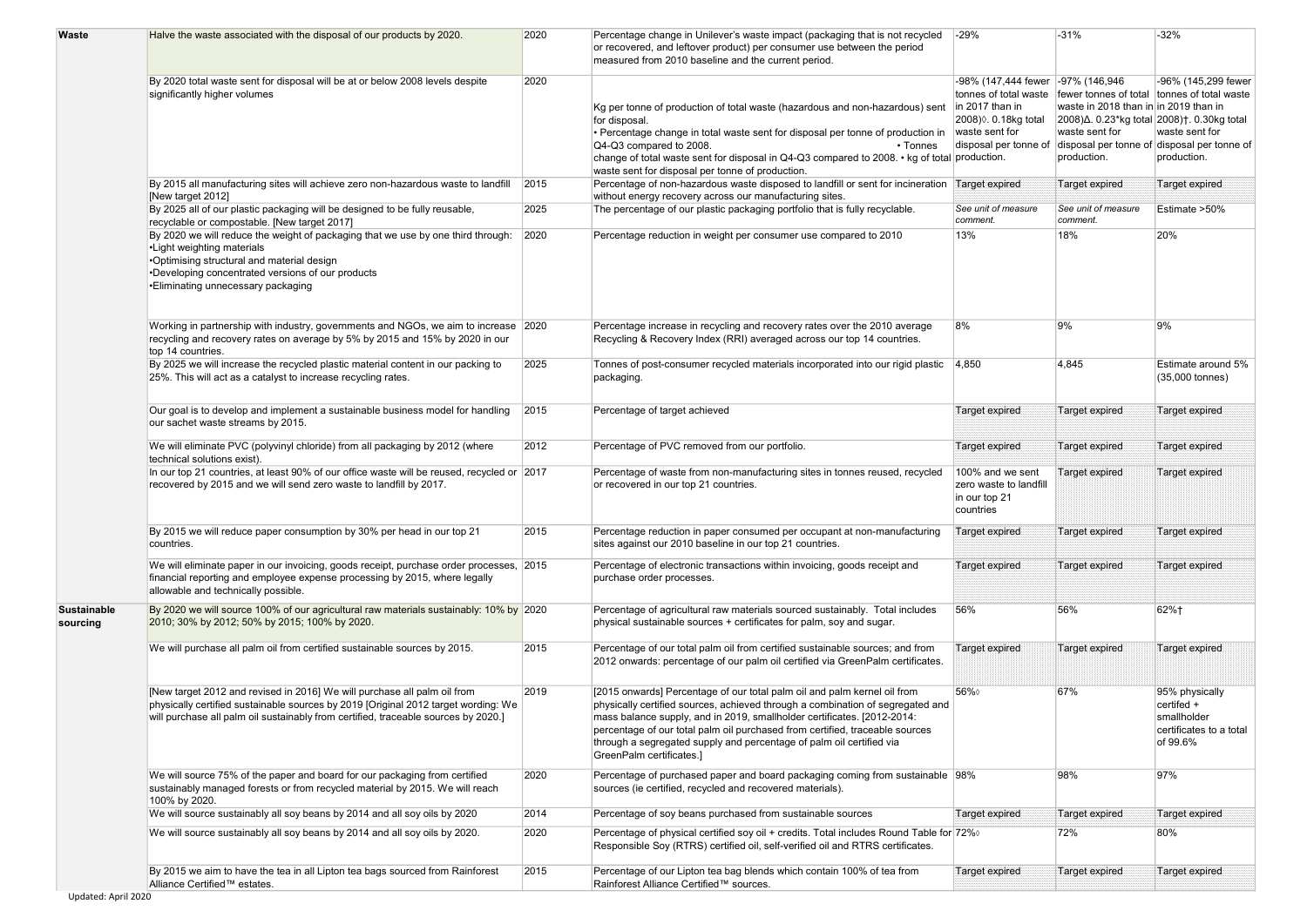| By 2020, 100% of Unilever's tea, including loose tea, will be sustainably sourced.                                                                 | 2020 | Percentage of our tea from Rainforest Alliance Certified™ sources and [2015<br>onwards] including percentage of tea trustea Verified.                              | 81% inc 10% trustea<br>Verified◊ | Verified              | 84% inc 16% trustea 90% inc 24% trustea<br>Verified |
|----------------------------------------------------------------------------------------------------------------------------------------------------|------|--------------------------------------------------------------------------------------------------------------------------------------------------------------------|----------------------------------|-----------------------|-----------------------------------------------------|
| We will purchase 100% of our fruit from sustainable sources by 2015.                                                                               | 2015 | Percentage of fruit purchased from sustainable sources.                                                                                                            | <b>Target expired</b>            | Target expired        | Target expired                                      |
| We will purchase 50% of our top 13 vegetables and herbs from sustainable<br>sources by 2012 and 100% by 2015.                                      | 2015 | Percentage of the top 13 herbs and vegetables purchased from sustainable<br>sources.                                                                               | Target expired                   | Target expired        | Target expired                                      |
| We will source cocoa sustainably for our Magnum ice cream by 2015. All other<br>cocoa will be sourced sustainably by 2020.                         | 2020 | Percentage of sustainable cocoa purchased which is used in Magnum ice-<br>cream products manufactured; and overall percentage of all cocoa sourced<br>sustainably. | 98% and 70%                      | 98% and 82%           | 98% and 89%                                         |
| We will source all sugar sustainably by 2020.                                                                                                      | 2020 | Percentage of sugar purchased from physical sustainable sources and<br>Bonsucro credits.                                                                           | 67%                              | 69%                   | 69%                                                 |
| We will source all sunflower oil sustainably by 2020.                                                                                              | 2020 | Percentage of sunflower oil purchased from sustainable sources.                                                                                                    | 45%                              | 17%                   | 24%                                                 |
| We will source all rapeseed oil sustainably by 2020.                                                                                               | 2020 | Percentage of rapeseed oil purchased from sustainable sources.                                                                                                     | 84%                              | 76%                   | 92%                                                 |
| We will source all dairy produce sustainably by 2020.                                                                                              | 2020 | Percentage of dairy purchased from sustainable sources.                                                                                                            | 74%                              | 75%∆                  | 78%                                                 |
| All flavours of Ben & Jerry's ice cream will be Fairtrade certified by 2013.                                                                       | 2013 | Percentage of all Ben & Jerry's flavours manufactured that are Fairtrade<br>certified.                                                                             | Target expired                   | <b>Target expired</b> | Target expired                                      |
| We aim to move to 100% cage-free eggs for all our products, including Ben &<br>Jerry's ice cream and Hellmann's, Amora and Calvé mayonnaises.      | 2020 | Percentage of cage-free eggs purchased for all our products where allowed by 61%<br>local legislation.                                                             |                                  | 64%                   | 65%                                                 |
| By 2013 we will source all paper-based office materials for our top 21 countries<br>from either certified sustainable forests or recycled sources. | 2013 | Percentage of paper-based materials from certified sustainable forests or<br>recycled sources.                                                                     | <b>Target expired</b>            | Target expired        | Target expired                                      |